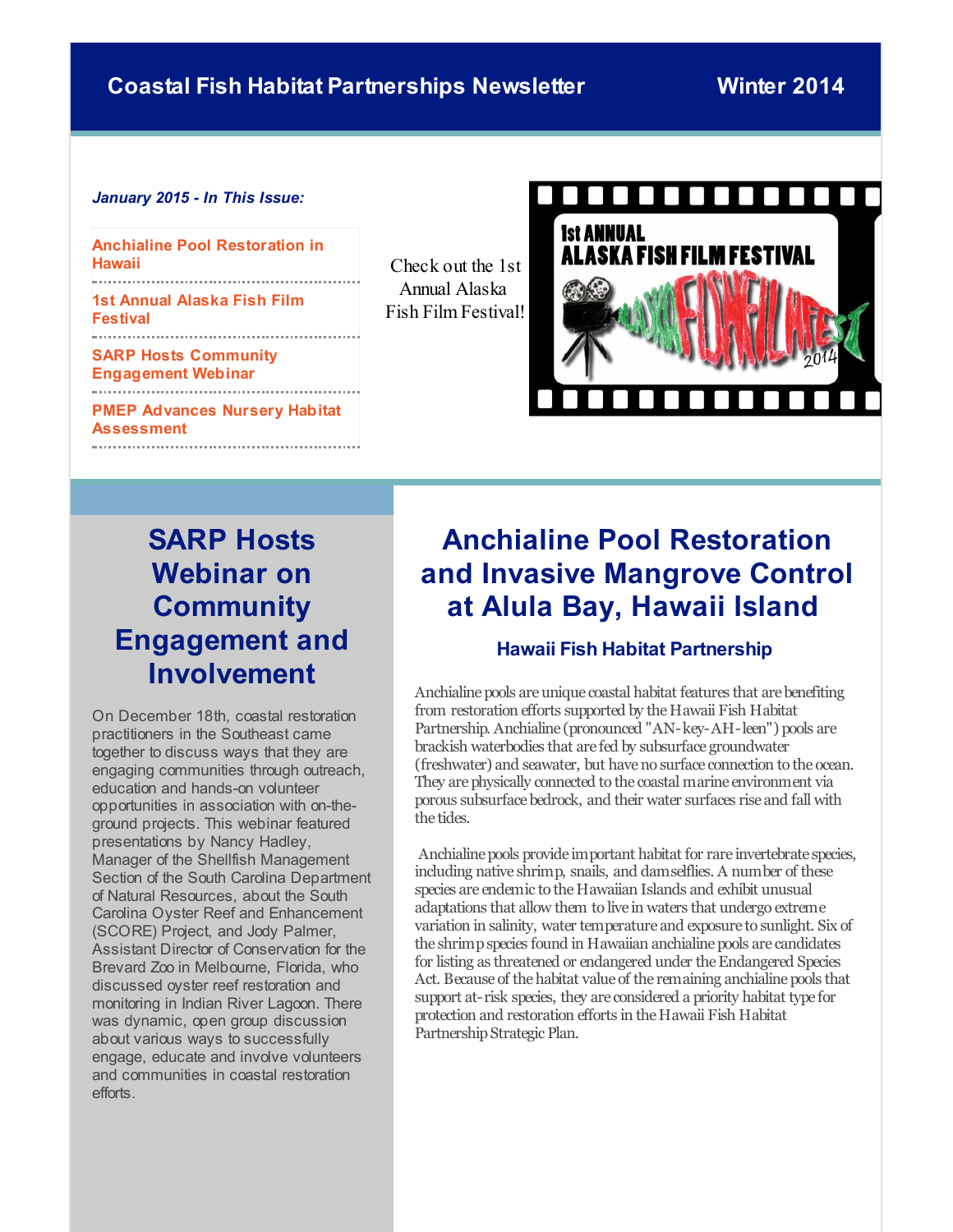

A community constructed reef in South Carolina. Photo credit: Nancy Hadley, SC DNR.

This was the final webinar in a four-part series that SARP hosted as part of its NOAA Community-based Restoration Program offerings in order to share lessons learned with project partners and other members of the aquatic restoration community and provide insights into how to improve upon/enhance activities, including the design, planning and execution of future projects.



Volunteer reef building in Florida. Photo credit: Jody Palmer, Brevard Zoo.

To listen to the recording of Webinar #4 click here. SARP [encourages](http://r20.rs6.net/tn.jsp?f=001zshJNdIOFHYhijik0B2ixXB3BIy6BUpvAGX8ERBF4pHpxMrKnZy12d-iDvLJl6OYN3g7hWs6Pc87pAuHTUFvPZM-qNknSqi2yy9zBwEXwF9pCgojsTv0kin-iTkySdzYwgi-JCbUiYVn88gKkbG-66uoTN550waiTiYK_vJffEdqsCjKl5WG1erXxXUhhYnxXINuYOYgXVdEWwb5NqB8Wv3UE3IOqWwOwDVc09p3gguppo5IUfHUKnJ264TP0whDYmZ4pN3CZyh83EuS0WF40TkXAqshrKa99uVWy3CPk0s=&c=&ch=) you to share this link with colleagues and other practitioners that you feel may benefit from these presentations and discussion. To learn more about the SARP/NOAA CRP Coastal Restoration Lessons Learned Webinar Series, please contact Lindsay Gardner, SARP Program & Communications Manager at [lindsayg@southeastaquatics.net](mailto:lindsayg@southeastaquatics.net).

*"You don't have to be near the ocean to care about it and to make a difference. From our food choices to our energy use, each of us can make a positive impact."*

~ Vicki Nichols Goldstein

**PMEP Makes Progress on Coastwide Nursery Habitat Assessment**



Halocaridina rubra.

The shoreline area in the vicinity of Alula Bay on the Kona coast of the Big Island is home to over 20 anchialinepools and an extensive archaeological complex, but both the aquatic habitat features and the ancient Hawaiian structures had been severely degraded by invasion of non-native red mangrove (*Rhizophora mangle*) and pickleweed (*Batis maritima*).

This project removed the invasivenon-native vegetation and replaced it with appropriate native vegetation to restore the anchialine pool ecosystem; to remove sources of pollution for anchialine pool and adjacent reef ecosystems; and to preserve the numerous cultural features including a heiau, or ancient Hawaiian temple structure.

Project implementation was led by the environmental non-profit Malama o Puna, who coordinated a number of agency and NGO partners including the Big Island Invasive Species Committee (BIISC); Pacific Coast Joint Venture (PCJV); Kaloko-Honokohau National Historical Park (K-HNHP); representatives from the International Union for theConservation of Nature (IUCN). In addition, Malama o Puna communicated project benefits to the local community and native Hawaiian groups and enlisted support from theKona Hawaiian Civic Club; Na Wai Iwi Ola, a hula school that uses the area; and Hale o Papa, a native group consisting of lineal descendants of the area and local families that consider theheiau (temple) at Alula Bay an important religious feature.

Between November of 2013 and March 2014 volunteers and participating agency staff cut and removed the entire 0.7 acre stand of densemangrove and pickleweed. Community volunteers contributed over 900 service hours to the project. Approximately twelve anchialine pools of various sizes were "daylighted" by this effort and represent a significant area of newly available habitat for recolonization by anchialine pool dependent shrimpsuch as `opaeula (*Halocaridina rubra*) and Metabetaeus lohena. Follow-uprevegetation work by Malama o Puna and BIISC staff have re-established a variety of native plant species at the site including 'akulikuli(*Sesuvium portulacastrum*), naupaka (*Scaevola sericea*), kou (*Cordia subcordata*), hala (*Pandanus tectorius*), alahe'e (*Canthium odoratum*), loulu (*Pritchardia af inis*), pohuehue (*Ipomoea pes-caprae*), 'ohai(*Sesbania tomentosa*), pohinahina (*Vitex rotundifolia*), Hibiscus furcellatus, nanea (*Vigna marina*), milo (*Thespesia populnea*) and maiapilo (*Capparis sandwichiana*).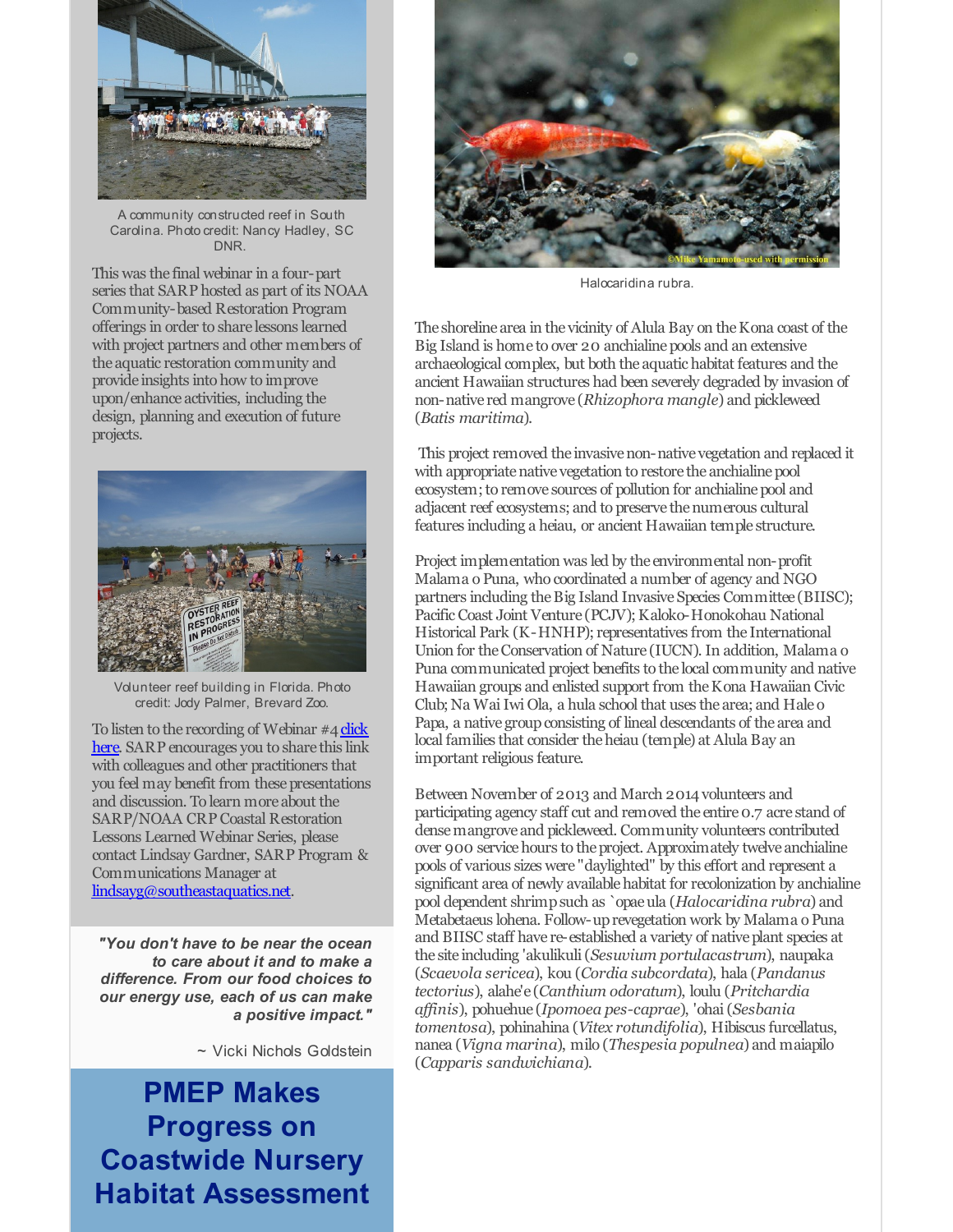PMEP and its partners completed two key initial pieces of its West Coast-wide nursery assessment, including the Inventory and [Classification](http://r20.rs6.net/tn.jsp?f=001zshJNdIOFHYhijik0B2ixXB3BIy6BUpvAGX8ERBF4pHpxMrKnZy12d-iDvLJl6OYWvJXxPuHlX3iViZaevcE0aOMXi4rTYIaPQiqJiCTOAnIO7BajichvRc9Oag8lKgsdJTIuvpLHjxYm6EOa7XcmfhjCbRGkBJ1cl56JK7Hdcqkq3vQYaYs-t8LAgzZXL0oGA-nLzttSdVa1BXzYc_EaG-JIo8kmW8f_dNOflKQHYDy5P6tZ7Ho0QfIo5x675zA&c=&ch=) of U.S. West Coast Estuaries, and Nursery Functions of U.S. West Coast [Estuaries:TheState](http://r20.rs6.net/tn.jsp?f=001zshJNdIOFHYhijik0B2ixXB3BIy6BUpvAGX8ERBF4pHpxMrKnZy12d-iDvLJl6OYj-n57TX9ruymNcwBB0Yyuy8tsWkpDwNhkhj_BO_2sDaM3d944Yxtm7gW7HiZtq40YVt0p_oMTVkBFX11wcMIOX6q5D_BhD0g8Y5Y7jeZa6pSR_7Ru8aG1scW3gLpODMVEVDPnHgV83lVso46cGSJwFpjBKDsnGkPtgA7fUgwTRYfkwvcOQyw4zK-vRskPChx&c=&ch=) of Knowledge for Juveniles of Focal Invertebrate and Fish Species.

The inventory and classification is a comprehensive inventory of U.S. West Coast estuaries created by tallying 691 coastal confluences for Washington, Oregon, and California. Experts drew from previous efforts to inventory estuaries and included additional estuaries identified through the National Wetlands Inventory and aerial imagery. The inventory and classification includes four physiographic types of estuaries on theWest Coast, including sounds, bay/embayments, lagoonal estuaries, and riverine estuaries. The report determined that 303 natural estuaries likely support nursery habitat for West Coast marine and anadromous species.

The state of knowledge report, produced in concert with the inventory and classification, synthesized information on juvenile nursery requirements of 15 focal species. Information on juvenile presence in the 303 natural estuaries was compiled in a geodatabase associated with this report.

The inventory and classification was produced by The Nature Conservancy, Central Coast Wetlands Group, and IEc, and the state of knowledge report was produced by SeaSpatial Consulting, LLC. PMEP steering committee members and science and data committeemembers as well as experts throughout theWest Coast played an integral role in each report.

### **California Fish Passage Forum to Tackle Fish Passage Monitoring**

The California Fish Passage Forum recently awarded a contract to Ross Taylor and Associates to summarize the current extent of fish passage monitoring activities in California, investigate and gather representative fish passage monitoring protocols used throughout the world, and propose a tiered fish passage monitoring protocol that will be used to monitor future fish passage projects in California. Stay tuned for the results of the work!



Alula site before.



Alula site after.

## **1st Annual Alaska Fish Film Festival**

This past fall the Southeast Alaska Fish Habitat Partnership([www.seakfhp.org\)](http://r20.rs6.net/tn.jsp?f=001zshJNdIOFHYhijik0B2ixXB3BIy6BUpvAGX8ERBF4pHpxMrKnZy12QjfR-Nikg96rFyYEi4H4Yw1xigIJIVswLGisfDO6ByChqTrLxWsxSgWuWPw3xpwVEWIxWYc0lj7CYYzJ-XmEBe_DtriZ6hQlvYz0ldpX7SD9MCY762Sqgg=&c=&ch=) partnered with the Alaska Chapters of theAmerican Fisheries Society and American Water Resources Association in co-hosting the conference "Bridging disciplines to solve today's challenges in resource management."



During this conference SEAKFHP sponsored the first annual Alaska Fish Film Festival, bringing together a collection of over 20 short films that focus on the connections between people and fish, the unique life cycle and habitat needs of different species, and how resource practitioners and others arehelping conserve fish and their habitats.

These films are from a variety of perspectives-from fishermen to subsistence users, researchers, volunteers, landowners, and the fish themselves.

The festival seeks to inspire fisheries conservation, grow appreciation for and awareness of Alaska's fisheries and themany ways in which we're connected to fish and all the goods and services they provide - as well as grow a collection of short films that can be shared with Alaskans and beyond. The festival program, including film descriptions and associated